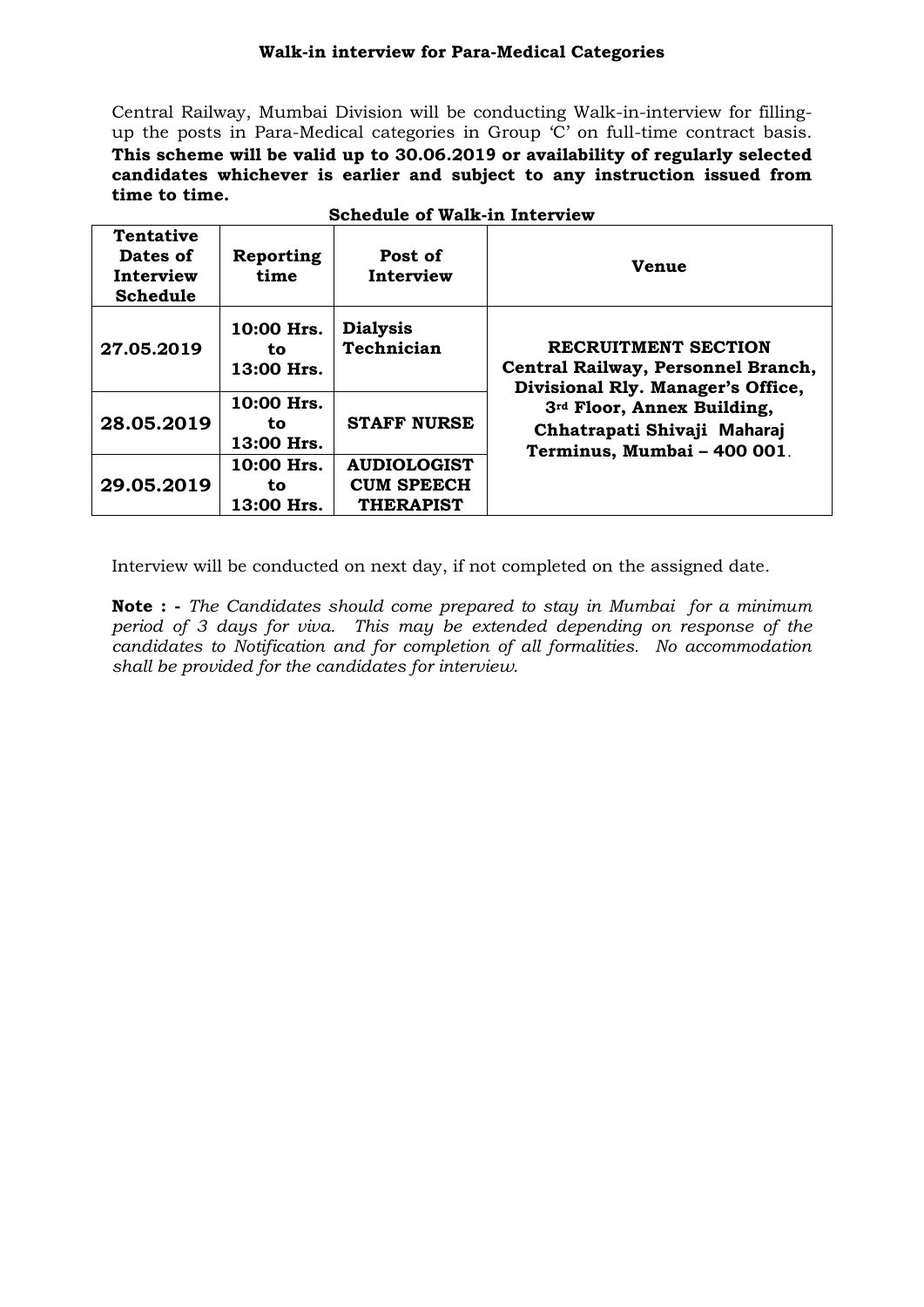## **Category** – **3**

| S<br>N<br>O    | Name of the<br>post                                  |                              |           | No. of vacancies |                          |                          | Age<br>limit<br>(As on | <b>Minimum Educational</b><br>Qualification                                                                                                                                                                                                 | Remuneration<br>per Month<br>(Consolidated) |
|----------------|------------------------------------------------------|------------------------------|-----------|------------------|--------------------------|--------------------------|------------------------|---------------------------------------------------------------------------------------------------------------------------------------------------------------------------------------------------------------------------------------------|---------------------------------------------|
|                |                                                      | $\mathbf{U}$<br>$\mathbf{R}$ | <b>SC</b> | <b>ST</b>        | <b>OB</b><br>$\mathbf c$ | T<br>O<br><b>TA</b><br>L | 01.05.20<br>19)        |                                                                                                                                                                                                                                             |                                             |
| 1              | $\mathbf{2}$                                         |                              |           | 3                |                          |                          | 4                      | 5                                                                                                                                                                                                                                           | 6                                           |
| $\mathbf{1}$   | Dialysis<br>Technician                               | 04                           | 01        | --               | 02                       | 07                       | 20-33                  | <b>B.Sc</b> plus<br>(a) Diploma in Haemodialysis<br>(OR)<br>(b) Two years satisfactory in-<br>house training / Experience<br>in Haemodialysis work in a<br>reputed institution.                                                             | As per Rules                                |
| $\overline{2}$ | <b>STAFF NURSE</b>                                   | 17                           | 05        | 03               | 09                       | 34                       | 20-40                  | Certificate as registered<br>Nurse & Midwife having<br>passed 3 years Course in<br>General Nursing and<br>midwifery from a School of<br>nursing or other Institutions<br>recognized by the Indian<br>Nursing Council or B.Sc.<br>(Nursing). | As per Rules                                |
| 3              | <b>AUDIOLOGIST</b><br><b>CUM SPEECH</b><br>THERAPIST | 01                           |           |                  | $-$                      | 01                       | 18-33                  | (i) B.Sc and Diploma in Audio<br>& Speech Theraphy.<br>(ii) 2 years experience in the<br>related field.                                                                                                                                     | As per Rules                                |

#### **1) Educational/Professional Qualification/Eligibility conditions/Terms and conditions will be as follows : -**

**Note -** 

- 1) **Academic/Technical Qualification for above category must be from a recognized Institution/Board.**
- 2) **Representation of SC/ST/OBC categories as per vacancies reserved for them is shown in column 3. Age relaxation of 5 years is applicable to SC/ST & 3 years to OBC categories against SC/ST & OBC vacancy respectively.**

## **3) The vacancies indicated in Column 3 may vary, depending on fresh sanctions received, resignations being given by existing candidates, etc .**

Post indicated herein may be kept unfilled at the discretion of administration.

## **1) Abbreviations**

|                              | UN-Reserved          |
|------------------------------|----------------------|
| $\qquad \qquad \blacksquare$ | Scheduled Tribe      |
|                              | Schedule Caste       |
|                              | Other Backward Class |
|                              |                      |

# **2) No Objection Certificate**

If working NOC from Current employer.

## **3) Caste Certificate**

Bring Original Certificates and attested copy. In case of OBC candidates current non creamy layer certificate to be submitted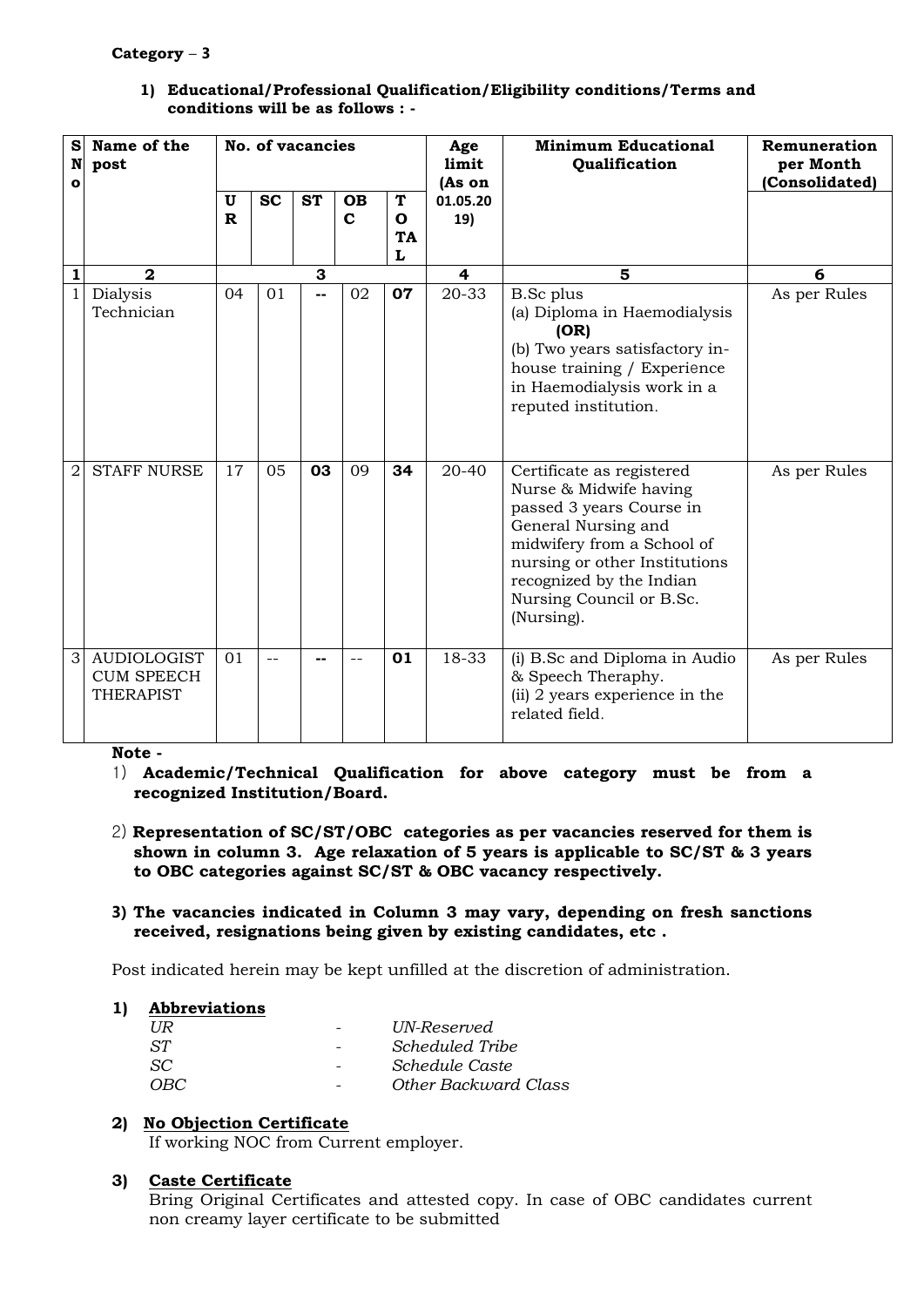## **4) Private Practice**

Private Practice will not be allowed.

## **5) Termination from Contract Service**

Termination be either side on 15 days notice.

## **6) Contract Para-Medical**

Contract Para-Medical Category Candidate who enter into contract with the Railway will not have any claim or right for his/her continuity in service or automatic extension of the term of contract services rendered as full time contract will not have any right in respect of considering of their period in regular selection through *Railway Recruitment Board* nor will it confer any right for regularization or absorption. Those fulfilling the above conditions may attend walk-in-interview as per above programme**,** candidates while applying should indicate past service rendered, if any including the period of contract put in by them on Indian Railway. **No other intimation will be given separately for Walk-in-interview.**

#### **7) Important Note**

Candidates should have requisite academic qualification on the date of Interview. Those who are appearing at and/or awaiting results of final examination are not eligible. Academic and Technical Qualification must be from a recognized Institution/Board, otherwise candidature will be rejected. Candidates having higher qualification may also apply & indicate the details.

#### **As this is a walk-in-interview, Applications sent by post will not be accepted.**

Engagement on Contract basis of the candidates will be subject to their being found suitable in order of merit by Selection Committee. The candidates selected will be placed on panel and will be sent for Medical Test as per rules

#### **8) Decision**

The decision of this office in all matters relating to eligibility, acceptance or rejection of the applications, penalty for false information, selection, allotment of posts to selected candidates will be final and binding on the candidates and no enquiry or correspondence will be entertained in this connection. Candidates who submits forged caste certificate for securing eligibility, shall be liable for rejection of his/her candidature for the particular post for which he/she has applied.

#### **Note:**

Candidates must bring the following original documents along with one attested copy of the documents

- 1. Date of birth certificate or S.S.C. Board Certificate
- 2. Caste certificate issued by the competent authority as mentioned by the Government of India. Non creamy layer certificate in case of OBC candidate for the current year
- 3. If working NOC from the current employer
- 4. Experience certificate if any
- 5. Academic/Educational Qualification for above category must be from a recognized Institution/Board (Mark Sheet and Certificate)

**For Divisional Railway Manager (P) Mumbai CSMT**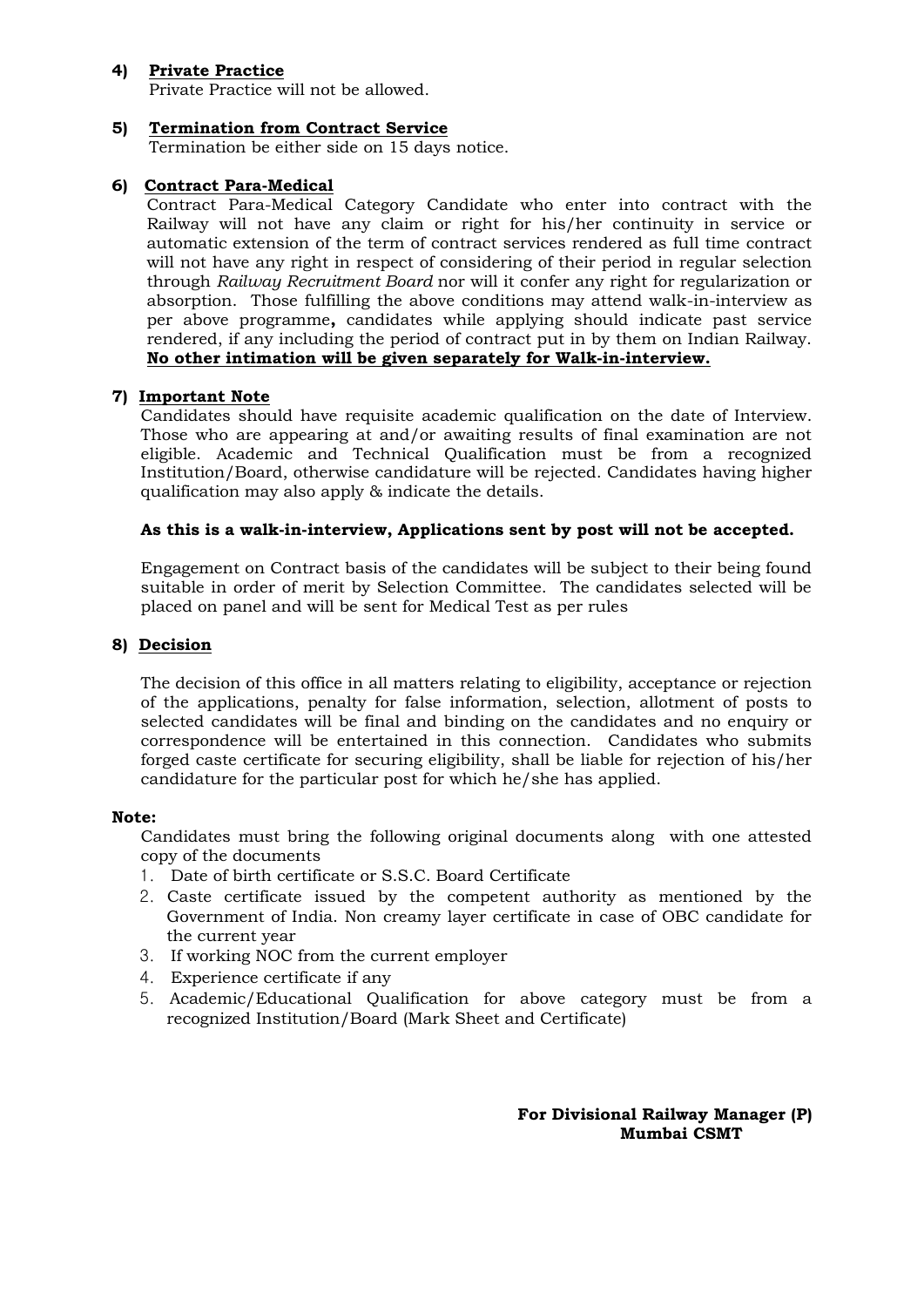# **CENTRAL RAILWAY**

# **MUMBAI DIVISION**

r

| To,    | Divisional Railway Manager Office (Personnel)<br>Central Railway,<br>Mumbai.      |                                         |       |                                                                                                                                                                                                                                   |  | Affix your<br>recent<br>Passport<br><b>Size Photo</b> |
|--------|-----------------------------------------------------------------------------------|-----------------------------------------|-------|-----------------------------------------------------------------------------------------------------------------------------------------------------------------------------------------------------------------------------------|--|-------------------------------------------------------|
|        | Application for vacancies notified against Category No. _________________________ |                                         |       |                                                                                                                                                                                                                                   |  |                                                       |
|        |                                                                                   |                                         |       |                                                                                                                                                                                                                                   |  |                                                       |
| basis. |                                                                                   |                                         |       |                                                                                                                                                                                                                                   |  |                                                       |
| 1)     | Name<br>(Full Name in Capital) (Surname) (Name) (Father/Husband)                  |                                         |       |                                                                                                                                                                                                                                   |  |                                                       |
| 2)     |                                                                                   | DD MM YY Age Year Months Days           |       |                                                                                                                                                                                                                                   |  |                                                       |
| 3)     | Father's Name                                                                     |                                         |       |                                                                                                                                                                                                                                   |  |                                                       |
| 4)     | Religion                                                                          | $: \_$                                  |       |                                                                                                                                                                                                                                   |  |                                                       |
| 5)     | Correspondence<br>Address                                                         |                                         |       | <u> 1989 - Johann John Stone, market fan de Fryske kun it ferskeart fan de Fryske kun it ferskeart fan de Fryske</u>                                                                                                              |  |                                                       |
|        |                                                                                   |                                         |       | $Pin$ and $Pin$ and $N$ and $N$ and $N$ and $N$ and $N$ and $N$ and $N$ and $N$ and $N$ and $N$ and $N$ and $N$ and $N$ and $N$ and $N$ and $N$ and $N$ and $N$ and $N$ and $N$ and $N$ and $N$ and $N$ and $N$ and $N$ and $N$ a |  |                                                       |
|        |                                                                                   |                                         |       |                                                                                                                                                                                                                                   |  |                                                       |
|        | Contact No                                                                        |                                         |       |                                                                                                                                                                                                                                   |  |                                                       |
| 6)     |                                                                                   |                                         |       |                                                                                                                                                                                                                                   |  |                                                       |
|        |                                                                                   |                                         |       |                                                                                                                                                                                                                                   |  |                                                       |
|        |                                                                                   |                                         |       |                                                                                                                                                                                                                                   |  |                                                       |
| 7)     | Community                                                                         | $\frac{1}{2}$ Sub Caste (Other than UR) |       |                                                                                                                                                                                                                                   |  |                                                       |
| 8)     | <b>Sex</b>                                                                        |                                         | (M/F) | (Married/Unmarried)                                                                                                                                                                                                               |  |                                                       |